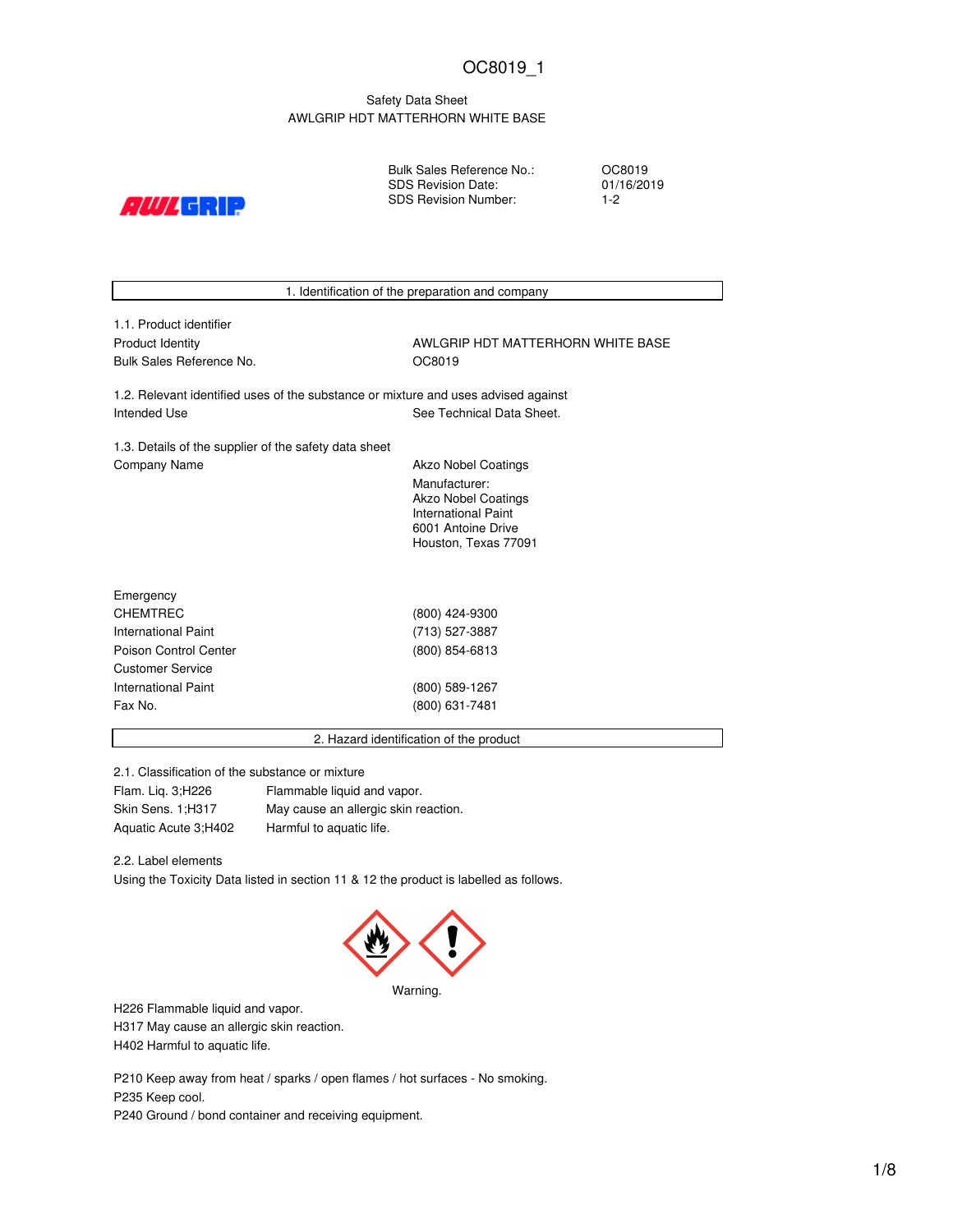P241 Use explosion-proof electrical / ventilating / light / equipment.

P242 Use only non-sparking tools.

P243 Take precautionary measures against static discharge.

P261 Avoid breathing dust / fume / gas / mist / vapors / spray.

P272 Contaminated work clothing should not be allowed out of the workplace.

P273 Avoid release to the environment.

P280 Wear protective gloves / eye protection / face protection.

P302+352 IF ON SKIN: Wash with soap and water.

P303+361+353 IF ON SKIN (or hair): Remove/Take off immediately all contaminated clothing. Rinse skin with water/shower.

P333+313 If skin irritation or a rash occurs: Get medical advice/attention.

P363 Wash contaminated clothing before reuse.

P370 In case of fire: Use water spray, fog, or regular foam..

P403+233 Store in a well ventilated place. Keep container tightly closed.

P501 Dispose of contents / container in accordance with local / national regulations.

HMIS Rating **Health: 2\*** Flammability: 3 Reactivity: 0

This product contains the following substances that present a hazard within the meaning of the relevant State and Federal Hazardous Substances regulations.

3. Composition/information on ingredients

| <b>Ingredient/Chemical Designations</b>                                            |            | Weight % GHS Classification                                                      | <b>Notes</b> |
|------------------------------------------------------------------------------------|------------|----------------------------------------------------------------------------------|--------------|
| Methyl Amyl Ketone<br>CAS Number: 0000110-43-0                                     | $10 - 25$  | Flam. Lig. 3;H226<br>Acute Tox. 4; H332<br>Acute Tox. 4: H302                    | $[1]$ [2]    |
| N-Butyl Acetate<br>CAS Number: 0000123-86-4                                        | $1.0 - 10$ | Flam. Lig. 3; H226<br>STOT SE 3:H336                                             | $[1]$ [2]    |
| ,"Bis(pentametil-4-piperidil)sebacate","ID" 0.10 - 1.0<br>CAS Number: 0041556-26-7 |            | Skin Sens. 1;H317<br>Aquatic Chronic<br>1:H410<br><b>Aquatic Acute</b><br>1:H400 | [1]          |

[1] Substance classified with a health or environmental hazard.

[2] Substance with a workplace exposure limit.

[3] PBT-substance or vPvB-substance.

\*The full texts of the phrases are shown in Section 16.

#### 4. First aid measures

4.1. Description of first aid measures

| General    | Remove contaminated clothing and shoes. Get medical attention immediately. Wash<br>clothing before reuse. Thoroughly clean or destroy contaminated shoes.                                                                                                                                             |
|------------|-------------------------------------------------------------------------------------------------------------------------------------------------------------------------------------------------------------------------------------------------------------------------------------------------------|
| Inhalation | If inhaled, remove to fresh air. If not breathing, give artificial respiration. If breathing is<br>difficult, give oxygen. Get medical attention immediately.                                                                                                                                         |
| Eyes       | In case of contact, immediately flush eyes with plenty of water for at least 15 minutes.<br>Get medical attention immediately.                                                                                                                                                                        |
| Skin       | In case of contact, immediately flush skin with soap and plenty of water. Get medical<br>attention immediately.                                                                                                                                                                                       |
| Ingestion  | If swallowed, immediately contact Poison Control Center at 1-800-854-6813. DO NOT<br>induce vomiting unless instructed to do so by medical personnel. Never give anything<br>by mouth to an unconscious person.                                                                                       |
|            | 4.2. Most important symptoms and effects, both acute and delayed                                                                                                                                                                                                                                      |
| Overview   | NOTICE: Reports have associated repeated and prolonged occupational<br>overexposure to solvents with permanent brain and nervous system damage.<br>Intentional misuse by deliberately concentrating and inhaling the contents may be<br>harmful or fatal. Avoid contact with eyes, skin and clothing. |
| Inhalation | Harmful if inhaled. Causes nose and throat irritation. Vapors may affect the brain or<br>nervous system causing dizziness, headache or nausea.                                                                                                                                                        |
| Eyes       | Causes severe eye irritation. Avoid contact with eyes.                                                                                                                                                                                                                                                |
| Skin       | Causes skin irritation. May be harmful if absorbed through the skin.                                                                                                                                                                                                                                  |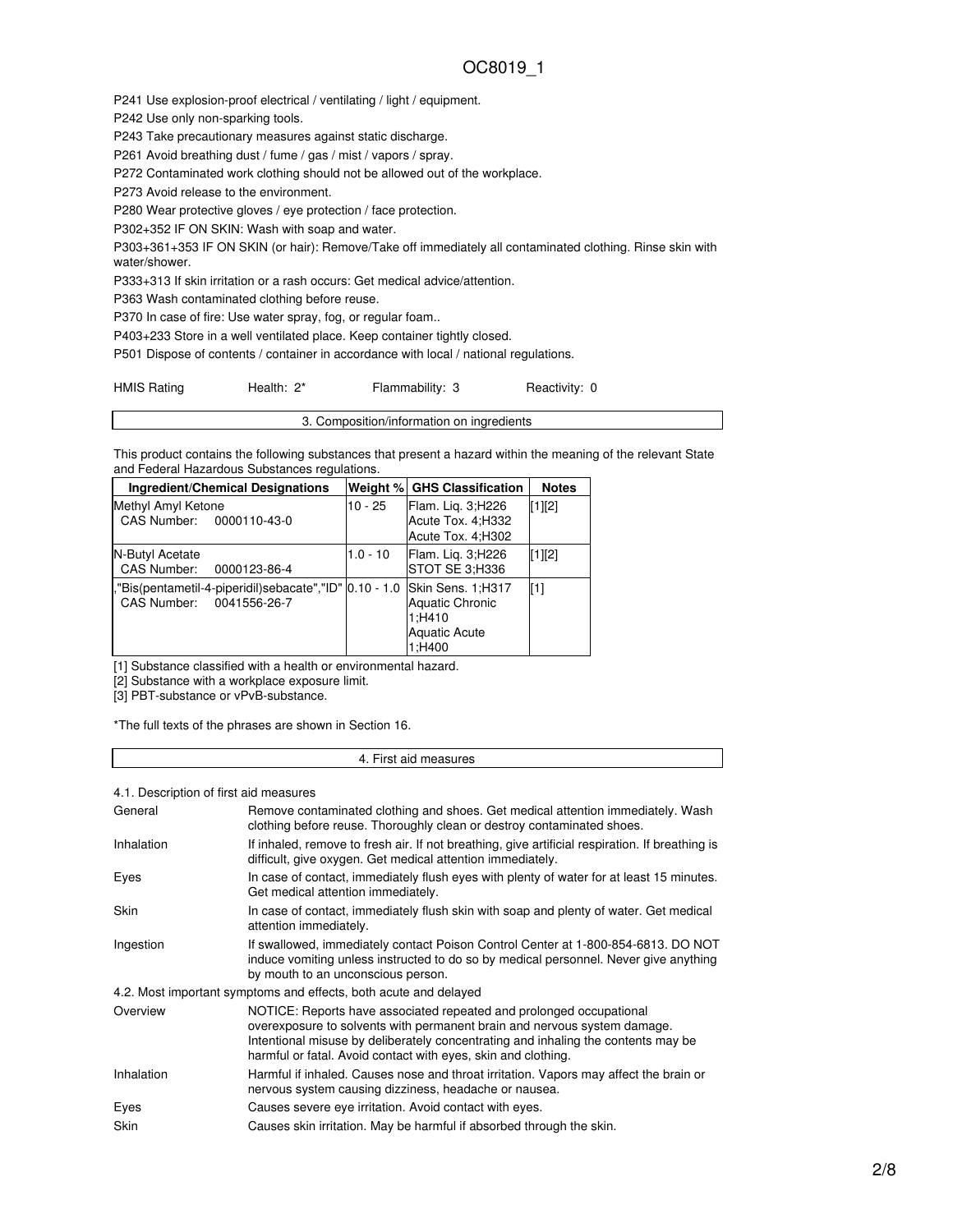Ingestion **Harmful if swallowed. May cause abdominal pain**, nausea, vomiting, diarrhea, or drowsiness.

Chronic effects

5. Fire-fighting measures

5.1. Extinguishing media

CAUTION: This product has a very low flashpoint. Use of water spray when fighting fire may be inefficient. CAUTION: For mixtures containing alcohol or polar solvent, alcohol-resistant foam may be more effective. SMALL FIRES: Use dry chemical, CO2, water spray or regular foam. LARGE FIRES: Use water spray, fog, or regular foam. Do not use straight streams. Move containers from fire area if you can do so without risk.

5.2. Special hazards arising from the substance or mixture

No data available

5.3. Advice for fire-fighters

Cool closed containers exposed to fire by spraying them with water. Do not allow run off water and contaminants from fire fighting to enter drains or water courses.

ERG Guide No. 128

6. Accidental release measures

6.1. Personal precautions, protective equipment and emergency procedures

ELIMINATE ALL IGNITION SOURCES (no smoking, flares, sparks or flames in immediate area). Use only non-sparking equipment to handle spilled material and absorbent. Do not touch or walk through spilled material. Stop leak if you can do so without risk. Prevent entry into waterways, sewers, basements or confined areas. A vapor suppressing foam may be used to reduce vapors. Absorb or cover with dry earth, sand, or other non-combustible material and transfer to containers. Use non-sparking tools to collect absorbed material.

6.2. Environmental precautions

Do not allow spills to enter drains or watercourses.

6.3. Methods and material for containment and cleaning up

CALL CHEMTREC at (800)-424-9300 for emergency response. Isolate spill or leak area immediately for at least 50 meters (150 feet) in all directions. Keep unauthorized personnel away. Stay upwind. Keep out of low areas. Ventilate closed spaces before entering. LARGE SPILLS: Consider initial downwind evacuation for at least 300 meters (1000 feet).

7. Handling and storage

7.1. Precautions for safe handling

**Handling** 

Protective equipment should be selected to provide protection from exposure to the chemicals listed in Section 3 of this document. Depending on the site-specific conditions of use, protective gloves, apron, boots, head and face protection may be required to prevent contact. The equipment must be thoroughly cleaned, or discared after each use.

In Storage Keep away from heat, sparks and flame.

7.2. Conditions for safe storage, including any incompatibilities

Store between 40-100F (4-38C).

Avoid contact with eyes, skin and clothing.

No data available

Do not smoke. Extinguish all flames and pilot lights, and turn off stoves, heaters, electric motors and other sources of ignition during use and until all vapors are gone.

7.3. Specific end use(s) Close container after each use. Wash thoroughly after handling. Prevent build-up of vapors by opening all windows and doors to achieve cross-ventilation.

8. Exposure controls and personal protection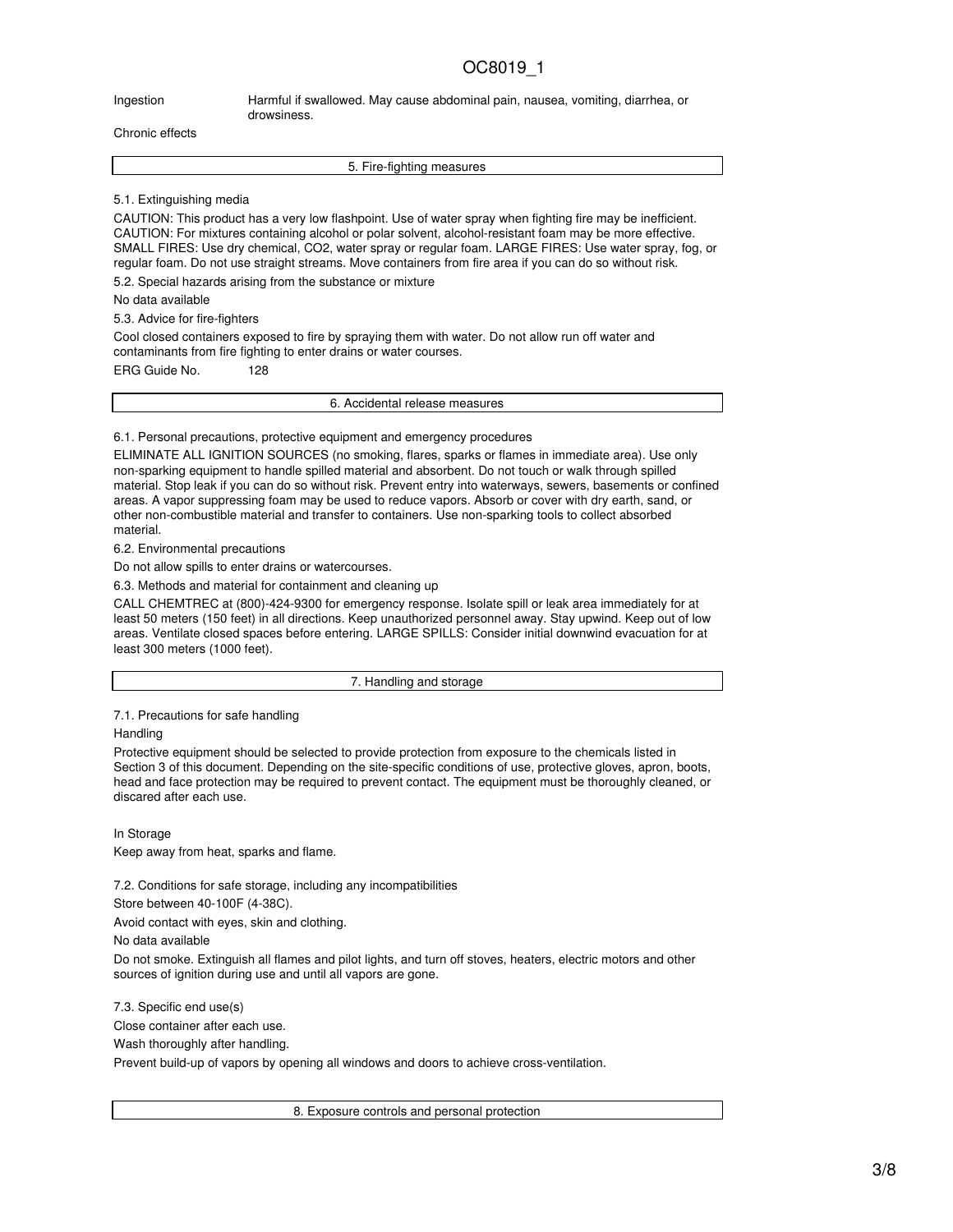| Exposure |                                                          |               |                                                                                                                    |  |
|----------|----------------------------------------------------------|---------------|--------------------------------------------------------------------------------------------------------------------|--|
| CAS No.  | Ingredient                                               | <b>Source</b> | Value                                                                                                              |  |
|          | 0000110-43-0 Methyl Amyl Ketone                          | OSHA          | 100 ppm TWA; 465 mg/m3 TWA                                                                                         |  |
|          |                                                          | <b>ACGIH</b>  | 50 ppm TWA                                                                                                         |  |
|          |                                                          | <b>NIOSH</b>  | 100 ppm TWA; 465 mg/m3 TWA800 ppm<br><b>IDLH</b>                                                                   |  |
|          |                                                          | Supplier      | No Established Limit                                                                                               |  |
|          |                                                          | OHSA.<br>CAN  | 25 ppm TWA; 115 mg/m3 TWA                                                                                          |  |
|          |                                                          | Mexico        | 50 ppm TWA VLE-PPT                                                                                                 |  |
|          |                                                          | Brazil        | No Established Limit                                                                                               |  |
|          | 0000123-86-4 N-Butyl Acetate                             | <b>OSHA</b>   | 150 ppm TWA; 710 mg/m3 TWA200 ppm<br>STEL; 950 mg/m3 STEL                                                          |  |
|          |                                                          | <b>ACGIH</b>  | 50 ppm TWA (listed under Butyl acetates,<br>all isomers)150 ppm STEL (listed under<br>Butyl acetates, all isomers) |  |
|          |                                                          | <b>NIOSH</b>  | 150 ppm TWA; 710 mg/m3 TWA200 ppm<br>STEL; 950 mg/m3 STEL1700 ppm IDLH<br>(10% LEL)                                |  |
|          |                                                          | Supplier      | No Established Limit                                                                                               |  |
|          |                                                          | OHSA.<br>CAN  | 150 ppm TWA200 ppm STEL                                                                                            |  |
|          |                                                          | Mexico        | 150 ppm TWA VLE-PPT; 710 mg/m3<br>TWA VLE-PPT200 ppm STEL [PPT-CT]                                                 |  |
|          |                                                          | <b>Brazil</b> | No Established Limit                                                                                               |  |
|          | 0041556-26-7, Bis(pentametil-4-piperidil)sebacate", "ID" | <b>OSHA</b>   | <b>INo Established Limit</b>                                                                                       |  |
|          |                                                          | ACGIH         | No Established Limit                                                                                               |  |
|          |                                                          | <b>NIOSH</b>  | <b>INo Established Limit</b>                                                                                       |  |
|          |                                                          | Supplier      | No Established Limit                                                                                               |  |
|          |                                                          | OHSA.<br>CAN  | <b>INo Established Limit</b>                                                                                       |  |
|          |                                                          | Mexico        | No Established Limit                                                                                               |  |
|          |                                                          | Brazil        | No Established Limit                                                                                               |  |

|  | 8.1. Control parameters |
|--|-------------------------|
|  |                         |

| Health Data |                                                           |               |                                                                                                             |  |
|-------------|-----------------------------------------------------------|---------------|-------------------------------------------------------------------------------------------------------------|--|
| CAS No.     | Ingredient                                                | <b>Source</b> | Value                                                                                                       |  |
|             | 0000110-43-0 Methyl Amyl Ketone                           |               | NIOSH Irritation; liver kidney                                                                              |  |
|             | 0000123-86-4 N-Butyl Acetate                              |               | NIOSH Mucous membrane and eye irritation;<br>high concentrations cause nervous<br>system effects in animals |  |
|             | 0041556-26-7  ,"Bis(pentametil-4-piperidil)sebacate","ID" |               | NIOSH No Established Limit                                                                                  |  |

| CAS No. | Ingredient                                                                 | Source      | Value                                                                 |
|---------|----------------------------------------------------------------------------|-------------|-----------------------------------------------------------------------|
|         | 0000110-43-0 Methyl Amyl Ketone                                            | OSHA        | Select Carcinogen: No                                                 |
|         |                                                                            | <b>NTP</b>  | Known: No: Suspected: No                                              |
|         |                                                                            | <b>IARC</b> | Group 1: No: Group 2a: No: Group<br>2b: No; Group 3: No; Group 4: No; |
|         | 0000123-86-4 N-Butyl Acetate                                               | OSHA        | Select Carcinogen: No                                                 |
|         |                                                                            | <b>NTP</b>  | Known: No: Suspected: No                                              |
|         |                                                                            | <b>IARC</b> | Group 1: No: Group 2a: No: Group<br>2b: No: Group 3: No: Group 4: No: |
|         | 0041556-26-7   "Bis(pentametil-4-piperidil) sebacate", "ID"<br><b>OSHA</b> |             | Select Carcinogen: No                                                 |
|         |                                                                            | <b>NTP</b>  | Known: No: Suspected: No                                              |
|         |                                                                            | <b>IARC</b> | Group 1: No: Group 2a: No: Group<br>2b: No; Group 3: No; Group 4: No; |

Carcinogen Data

8.2. Exposure controls Respiratory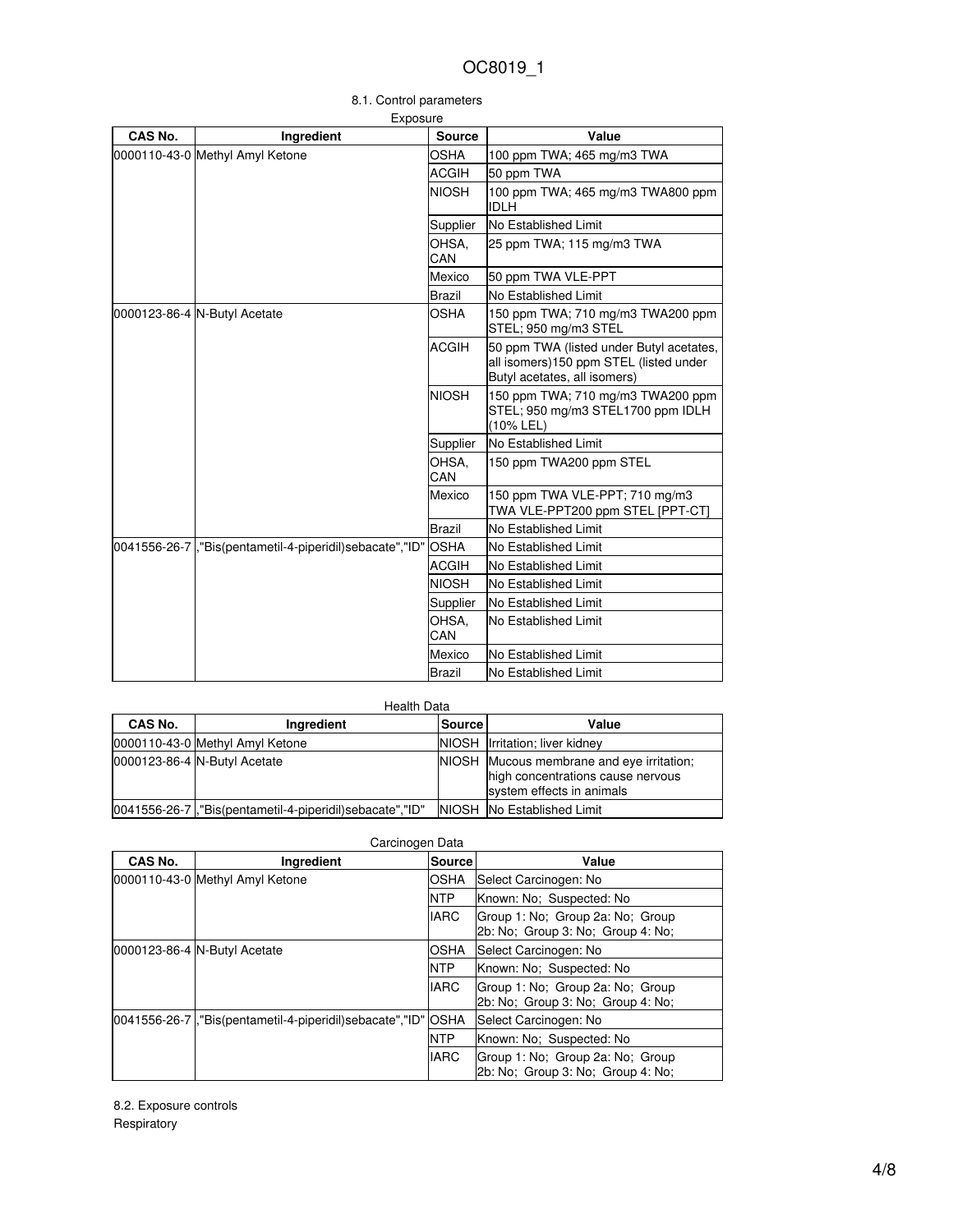|                             | Select equipment to provide protection from the ingredients listed in Section 3 of this<br>document. Ensure fresh air entry during application and drying. If you experience eye<br>watering, headache or dizziness or if air monitoring demonstrates dust, vapor, or mist<br>levels are above applicable limits, wear an appropriate, properly fitted respirator<br>(NIOSH approved) during and after application. Follow respirator manufacturer's<br>directions for respirator use. FOR USERS OF 3M RESPIRATORY PROTECTION<br>ONLY: For information and assistance on 3M occupational health and safety<br>products, call OH&ESD Technical Service toll free in U.S.A. 1-800-243-4630, in<br>Canada call 1-800-267-4414. Please do not contact these numbers regarding other<br>manufacturer's respiratory protection products. 3M does not endorse the accuracy of<br>the information contained in this Material Safety Data Sheet. |
|-----------------------------|-----------------------------------------------------------------------------------------------------------------------------------------------------------------------------------------------------------------------------------------------------------------------------------------------------------------------------------------------------------------------------------------------------------------------------------------------------------------------------------------------------------------------------------------------------------------------------------------------------------------------------------------------------------------------------------------------------------------------------------------------------------------------------------------------------------------------------------------------------------------------------------------------------------------------------------------|
| Eyes                        | Avoid contact with eyes. Protective equipment should be selected to provide<br>protection from exposure to the chemicals listed in Section 3 of this document.<br>Depending on the site-specific conditions of use, safety glasses, chemical goggles,<br>and/or head and face protection may be required to prevent contact. The equipment<br>must be thoroughly cleaned, or discarded after each use.                                                                                                                                                                                                                                                                                                                                                                                                                                                                                                                                  |
| Skin                        | Protective equipment should be selected to provide protection from exposure to the<br>chemicals listed in Section 3 of this document. Depending on the site-specific<br>conditions of use, protective gloves, apron, boots, head and face protection may be<br>required to prevent contact. The equipment must be thoroughly cleaned, or discarded<br>after each use.                                                                                                                                                                                                                                                                                                                                                                                                                                                                                                                                                                   |
| <b>Engineering Controls</b> | Depending on the site-specific conditions of use, provide adequate ventilation.                                                                                                                                                                                                                                                                                                                                                                                                                                                                                                                                                                                                                                                                                                                                                                                                                                                         |
| <b>Other Work Practices</b> | Emergency eye wash fountains and safety showers should be available in the<br>immediate vicinity of any potential exposure. Use good personal hygiene practices.<br>Wash hands before eating, drinking, using toilet facilities, etc. Promptly remove soiled<br>clothing and wash clothing thoroughly before reuse. Shower after work using plenty of<br>soap and water.                                                                                                                                                                                                                                                                                                                                                                                                                                                                                                                                                                |

|                                                    | 9. Physical and chemical properties                                           |
|----------------------------------------------------|-------------------------------------------------------------------------------|
|                                                    |                                                                               |
| Appearance                                         | Coloured Liquid                                                               |
| Odor threshold                                     | Not Measured                                                                  |
| рH                                                 | No Established Limit                                                          |
| Melting point / freezing point                     | Not Measured                                                                  |
| Initial boiling point and boiling range            | 126 (°C) 258 (°F)                                                             |
| <b>Flash Point</b>                                 | 27 (°C) 80 (°F)                                                               |
| Evaporation rate (Ether = $1$ )                    | Not Measured                                                                  |
| Flammability (solid, gas)                          | Not Applicable                                                                |
| Upper/lower flammability or explosive<br>limits    | Lower Explosive Limit: 1                                                      |
|                                                    | Upper Explosive Limit: No Established Limit                                   |
| vapor pressure (Pa)                                | Not Measured                                                                  |
| <b>Vapor Density</b>                               | Heavier than air                                                              |
| <b>Specific Gravity</b>                            | 1.25                                                                          |
| Solubility in Water                                | Not Measured                                                                  |
| Partition coefficient n-octanol/water (Log<br>Kow) | Not Measured                                                                  |
| Auto-ignition temperature                          | Not Measured                                                                  |
| Decomposition temperature                          | Not Measured                                                                  |
| Viscosity (cSt)                                    | No Established Limit Not Measured                                             |
| VOC %                                              | Refer to the Technical Data Sheet or label where information is<br>available. |

### 10. Stability and reactivity

10.1. Reactivity

Г

No data available

10.2. Chemical stability

This product is stable and hazardous polymerization will not occur. Not sensitive to mechanical impact. Excessive heat and fumes generation can occur if improperly handled.

10.3. Possibility of hazardous reactions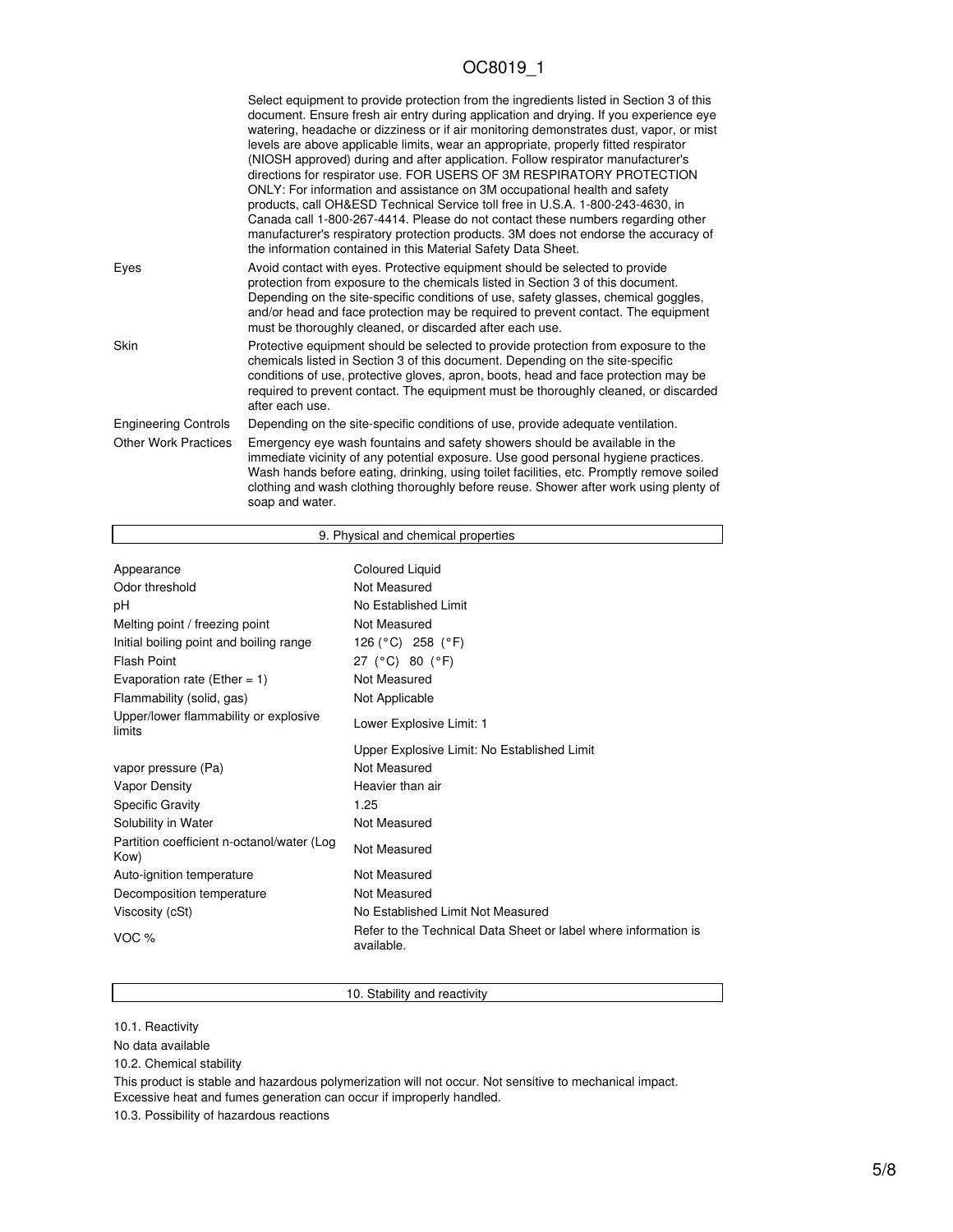No data available 10.4. Conditions to avoid No data available 10.5. Incompatible materials No data available 10.6. Hazardous decomposition products No data available

11. Toxicological information

Acute toxicity

NOTICE: Reports have associated repeated and prolonged occupational overexposure to solvents with permanent brain and nervous system damage. Intentional misuse by deliberately concentrating and inhaling the contents may be harmful or fatal.

| Ingredient                                                            | Oral LD50,<br>mg/kg                                | Skin LD50,<br>mg/kg                    | Inhalation<br>Vapor LC50,<br>mq/L/4hr | <b>Inhalation</b><br>Dust/Mist LC50,<br>mq/L/4hr |
|-----------------------------------------------------------------------|----------------------------------------------------|----------------------------------------|---------------------------------------|--------------------------------------------------|
| Methyl Amyl Ketone - (110-43-0)                                       | 1,670.00, Rat<br>- Category: 4                     | 12,600.00,<br>Rat -<br>Category: NA    | No data<br>available                  | No data available                                |
| N-Butyl Acetate - (123-86-4)                                          | 10,760.00,<br>Rat -<br>Category: NA                | 17,600.00,<br>Rabbit -<br>Category: NA | No data<br>available                  | No data available                                |
| , "Bis(pentametil-4-piperidil)sebacate", "ID" -<br>$(41556 - 26 - 7)$ | 15,001.00, Rat12,001.00, Rat<br>- Category:<br>NA. | - Category: 5                          | No data<br>available                  | No data available                                |

| Item                                                                        | Category              | Hazard                               |
|-----------------------------------------------------------------------------|-----------------------|--------------------------------------|
| Acute Toxicity (mouth)                                                      | Not Classified        | Not Applicable                       |
| Acute Toxicity (skin)                                                       | Not Classified        | Not Applicable                       |
| Acute Toxicity (inhalation)                                                 | Not Classified        | Not Applicable                       |
| Skin corrosion/irritation                                                   | Not Classified        | Not Applicable                       |
| Eye damage/irritation                                                       | Not Classified        | Not Applicable                       |
| Sensitization (respiratory)                                                 | Not Classified        | Not Applicable                       |
| Sensitization (skin)                                                        |                       | May cause an allergic skin reaction. |
| Germ toxicity                                                               | <b>Not Classified</b> | Not Applicable                       |
| Carcinogenicity                                                             | Not Classified        | Not Applicable                       |
| <b>Reproductive Toxicity</b>                                                | <b>Not Classified</b> | Not Applicable                       |
| Specific target organ systemic toxicity Not Classified<br>(single exposure) |                       | Not Applicable                       |
| Specific target organ systemic<br>Toxicity (repeated exposure)              | <b>Not Classified</b> | Not Applicable                       |
| <b>Aspiration hazard</b>                                                    | <b>Not Classified</b> | Not Applicable                       |

12. Ecological information

12.1. Toxicity

No additional information provided for this product. See Section 3 for chemical specific data.

Aquatic Ecotoxicity

| Ingredient                      | 96 hr LC50 fish,   | 48 hr EC50 crustacea,   | ErC50 algae,                                      |
|---------------------------------|--------------------|-------------------------|---------------------------------------------------|
|                                 | mq/l               | ma/l                    | ma/l                                              |
| Methyl Amyl Ketone - (110-43-0) | 131.00, Pimephales | 90.20, Daphnia<br>magna | 98.20 (72 hr), Pseudokirchneriella<br>subcapitata |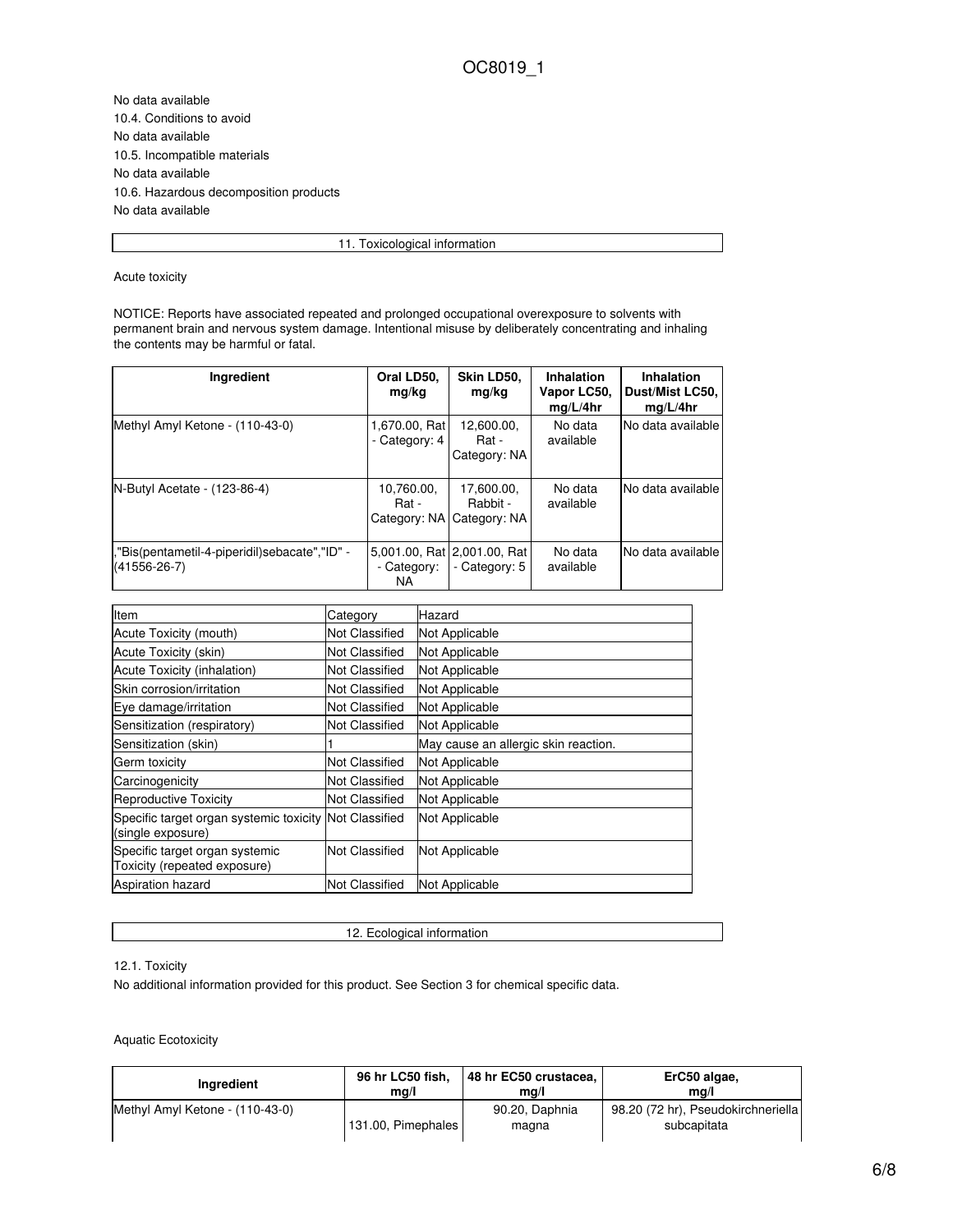|                                            | promelas                      |                   |                                    |
|--------------------------------------------|-------------------------------|-------------------|------------------------------------|
| N-Butyl Acetate - (123-86-4)               | 18.00, Pimephales<br>promelas | 44.00, Daphnia sp | 246.00 (72 hr), Pseudokirchnerella |
|                                            |                               |                   | subcapitata                        |
| "Bis(pentametil-4-piperidil)sebacate","ID" | 1.00, Lepomis                 | 20.00, Daphnia    | Not Available                      |
| $- (41556 - 26 - 7)$                       | macrochirus                   | magna             |                                    |

12.2. Persistence and degradability No data available 12.3. Bioaccumulative potential Not Measured 12.4. Mobility in soil No data available 12.5. Results of PBT and vPvB assessment This product contains no PBT/vPvB chemicals. 12.6. Other adverse effects No data available

13. Disposal considerations

13.1. Waste treatment methods

Do not allow spills to enter drains or watercourses.

Dispose of in accordance with local, state and federal regulations. (Also reference RCRA information in Section 15 if listed).

14. Transport information 14.1. UN number UN 1263 14.2. UN proper shipping name PAINT 14.3. Transport hazard class(es) DOT (Domestic Surface Transportation) IMO / IMDG (Ocean Transportation) Proper Shipping Name PAINT **IMDG** Proper Shipping Name PAINT Hazard Class 3 - Flammable IMDG Hazard Class Sub Class 3 - Flammable Not applicable UN / NA Number UN 1263 Packing Group III II II II IMDG Packing Group III CERCLA/DOT RQ 5692 gal. / 59110 lbs. System Reference Code 2 14.4. Packing group III 14.5. Environmental hazards IMDG Marine Pollutant: No 14.6. Special precautions for user Not Applicable 14.7. Transport in bulk according to Annex II of MARPOL73/78 and the IBC Code Not Applicable 15. Regulatory information Regulatory Overview The regulatory data in Section 15 is not intended to be all-inclusive, only selected regulations are represented. All ingredients of this product are listed on the TSCA (Toxic Substance Control Act) Inventory or are not required to be listed on the TSCA Inventory. WHMIS Classification B2 D2B